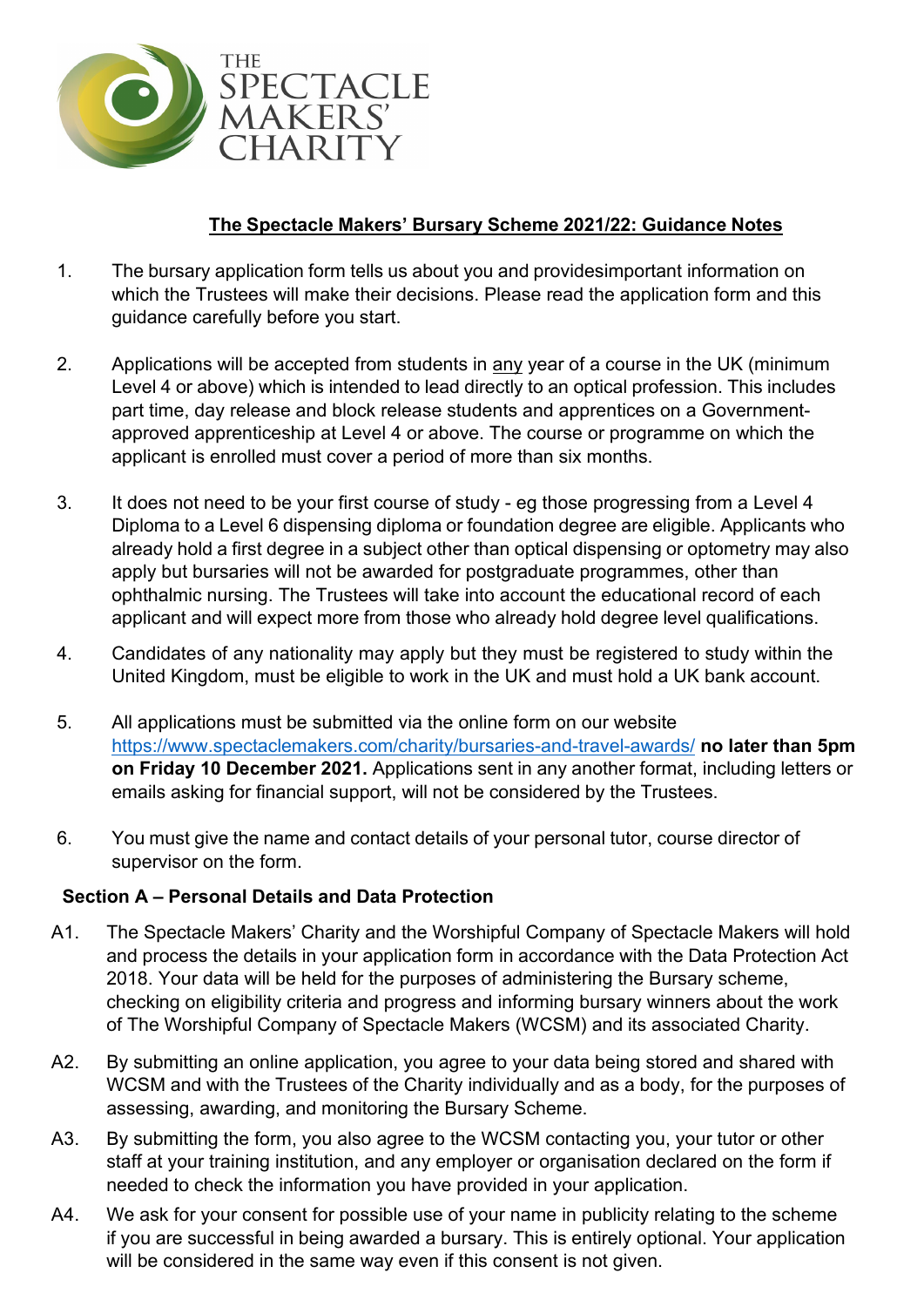

- A5. Data relating to unsuccessful applicants will be held for a maximum of one year following the announcement of the grant of awards. Under normal circumstances, unless further consent for contact has been given, data relating to bursary winners will be destroyed four years after the granting of an award.
- A6. We would like to keep in touch with you but if you do not want to be informed of WCSM events and activities in the future this will not count against your application.
- A7. Applicants and award winners can update their contact details or change or withdraw consent for use of theirpersonal data at any time by contacting the WCSM office on 020 7236 2932 or emailing [charity@spectaclemakers.com.](mailto:charity@spectaclemakers.com)

## **Section B – Application Details**

- B1. The number of awards we can make is limited. **IMPORTANT: Not everyone who applies will receive a bursary.** Bursary awards are made at the discretion of the Trustees, up to a maximum amount of £1,000.
- B2. If you applied for a bursary in a previous year and were not successful, you can try again but past winners cannot re-apply. No person can receive more than one bursary.
- B3. The Trustees are not looking for people with the highest exam grades or the most impressive personal statements. They are looking to help people whowould really benefit from a bursary, people who are committed to a career in eye health, have thought about what they need to help them in that goal and have shown that they can make sensible and cost-effective decisions.
- B4. A very important part of the form is your explanation of why you are interested in this course, including any individual experience or inspiration that led you to apply for your chosen programme of study.
- B5. Communication skills are very important so please check your entry carefully for spelling and grammatical errors, make sure you answer all the questions and keep within the set word limits. Skipping questions or failing to complete the application form fully will make your application invalid.

### **Section C – Assessment and payment process**

- C.1 In assessing the applications, no account will be taken of an applicant's age, gender, sexual orientation, disability, pregnancy, race, religion or marital status. Names will be removed from applications before they are assessed, being replaced by a unique number.
- C.2 Applications will be scored & independently reviewed by two Trustees. Awards will be made only after agreement by the Board of Trustees of the Charity.